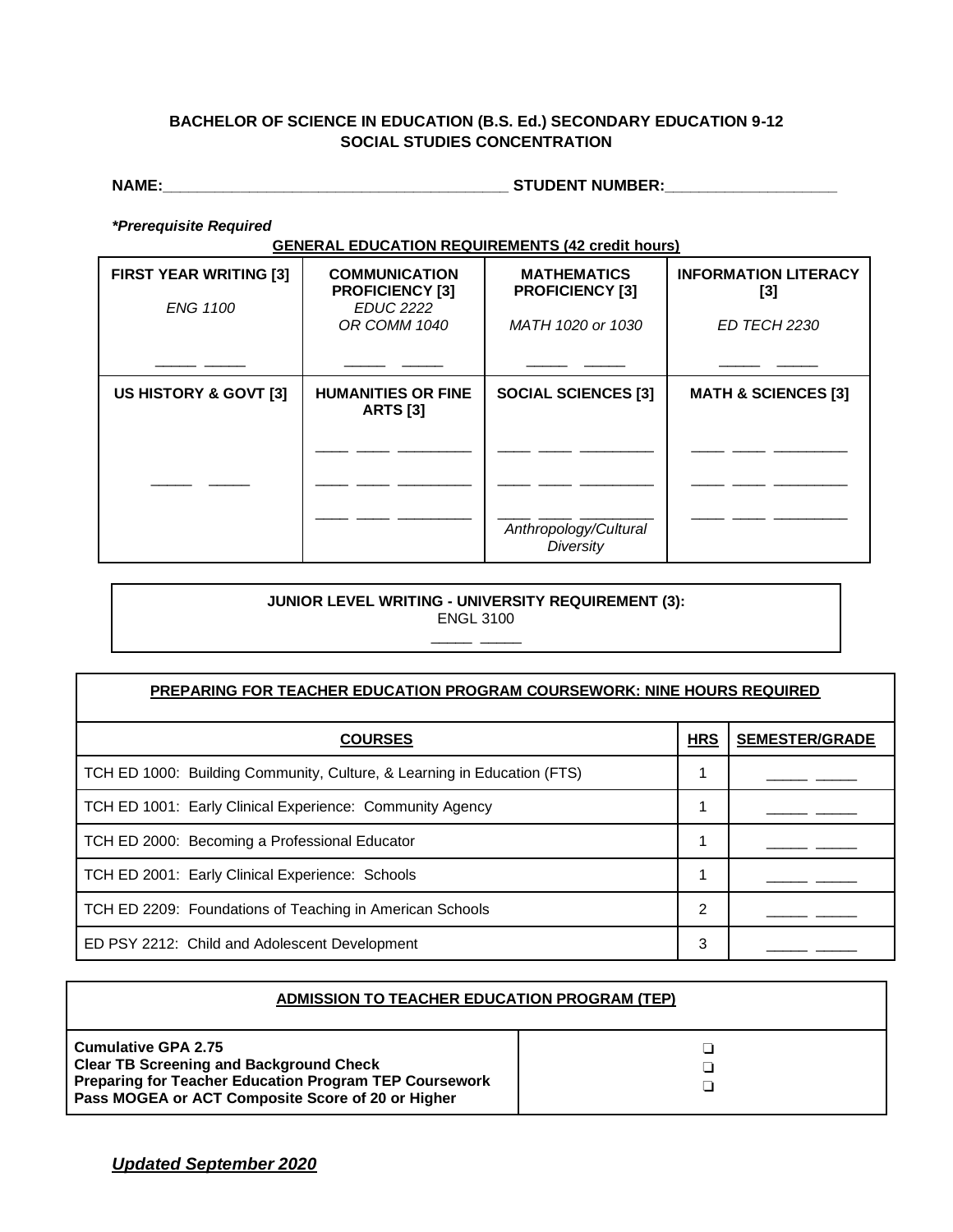|                                                                        | ❏          |                       |
|------------------------------------------------------------------------|------------|-----------------------|
| <b>TEACHER EDUCATION PROGRAM</b>                                       |            |                       |
| <b>COURSES</b>                                                         | <b>HRS</b> | <b>SEMESTER/GRADE</b> |
| TCH ED 3001: Mid-Level Clinical Experience - Diverse Learners          | 1          |                       |
| ED PSY 3312: Psychology of Learning, Instruction, & Assessment***      | 3          |                       |
| SPEC ED 3318: Inclusive Classroom                                      | 3          |                       |
| TCH ED 3310: Introduction to Methods of Teaching                       | 3          |                       |
| TCH ED 4391: Literacy for Adolescent Learners in Content Areas         | 3          |                       |
| SEC ED 4880: Writing for Teachers                                      | 3          |                       |
| <b>Content Area Methods Course</b>                                     |            |                       |
| SEC ED 4011: Curriculum & Methods of Teaching History & Social Studies | 3          |                       |
| <b>PRACTICUM/FIELD EXPERIENCE</b>                                      |            |                       |
| SEC ED 4989: Practicum I: Site-Based Experience                        | 3          |                       |
| SEC ED 4990: Practicum II: Site-Based Experience                       | 12         |                       |
| SOCIAL STUDIES CONTENT COURSEWORK - 39 CREDIT HOURS                    |            |                       |

| HIST 1001: American Civilization to 1865                                                    | 3 |  |
|---------------------------------------------------------------------------------------------|---|--|
| HIST 1002: American Civilization 1865 to present                                            | 3 |  |
|                                                                                             | 3 |  |
|                                                                                             | 3 |  |
| HIST 1030 or HIST 1031 or HIST 1032 (if none available, see matrix for options)             | 3 |  |
| HIST 1041 or HIST 1042: East Asian Civilization (if none available, see matrix for options) | 3 |  |
| HIST 1051 or 1061 or 1062 or 1075 or 1076 (if none available, see matrix for options)       | 3 |  |
| POL SCI 1100: Introduction to American Politics                                             |   |  |
| POL SCI 2330 or 2331 or 3200 or 3210 or 3330 or 3350 or 3910 or 4090                        | 3 |  |
| ECON 1000 or 1001 or 1002 or 1005 or 1052                                                   | 3 |  |
| GEOG 1001 or GEOG 1002                                                                      | 3 |  |
| SOC 1010: Introduction to Sociology                                                         | 3 |  |

*Updated September 2020*